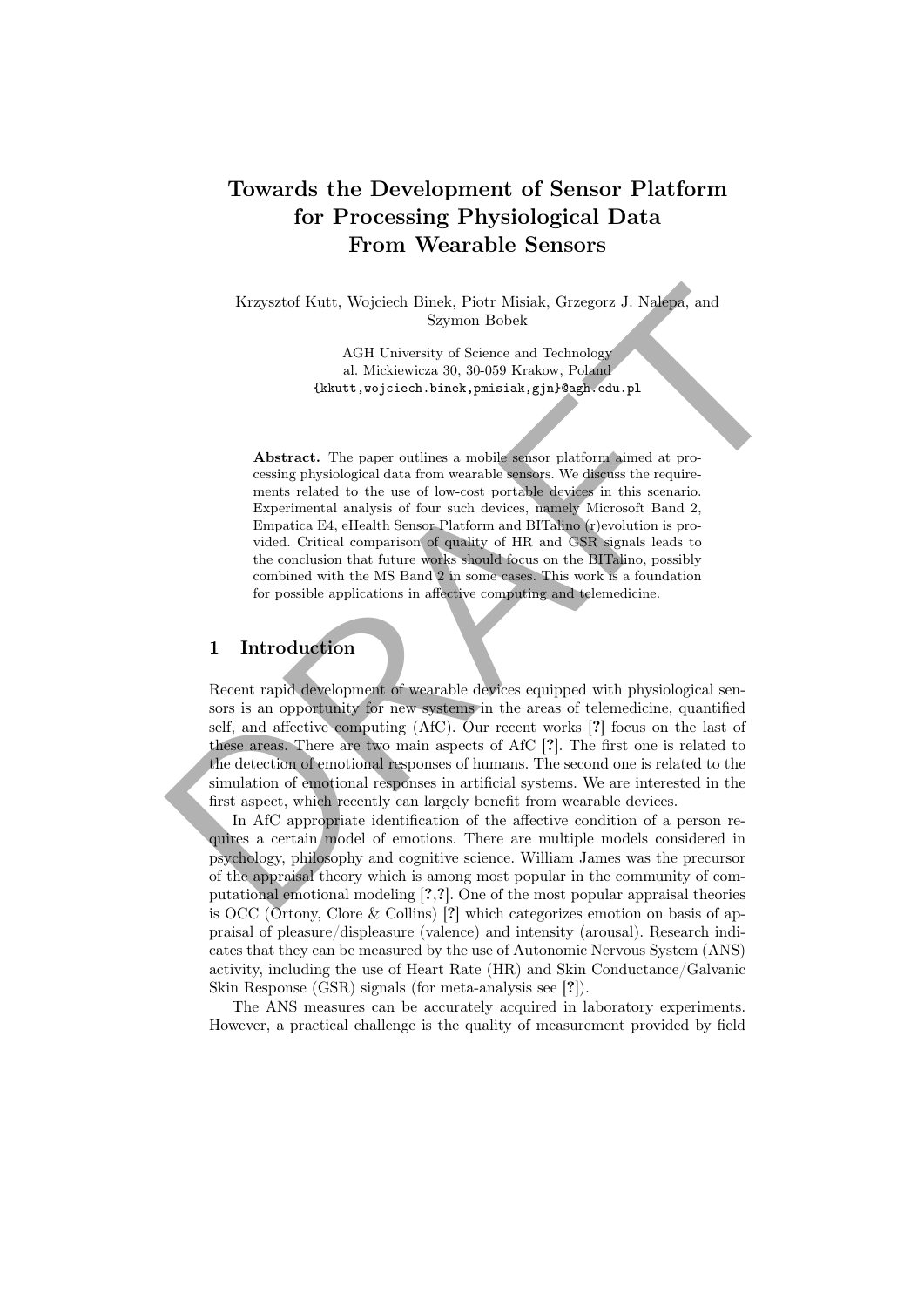devices, such as wearables, e.g. wristbands. These devices are low-cost and accessible thus creating opportunity for real life applications. On the other hand they use lower quality sensors, often applied in a non-optimal way. Recently there has been growing interest in assessing the quality of such devices, e.g. [?].

The original contribution of our work presented in this paper is the critical evaluation of several wearable devices delivering physiological data monitoring. We aim at comparing these devices considering future applications in AfC and in telemedicine. As such, we focus on the continous monitoring of the HR and GSR signals. The rest of the paper is organized as follows. We begin with the overall design of the sensor platform in Sect. 2, then moving to the discussion of selected devices in Sect. 3. Based on this, we present the measurement procedures in Sect. 4, along with the detailed signal processing in Sect. 5. We then move to the evaluation of results in Sect. [6](#page-5-0) and conclusions in the final section. cylunion of several weather devices detive<br>may the application of the medition of the defined in the democratic and<br>state and the difference of the paper is organized as follows. We begin with the<br>difference devices consi

### <span id="page-1-0"></span>2 Outline of a Mobile Sensor Platform

Our proposal of the mobile platform aimed at Affective Computing applications supports the affective data flow through several interconnected modules:

- 1. The person is experiencing emotion which is connected with the reactions of person's ANS.
- 2. Mobile sensor monitors these signals (e.g. HR and GSR).
- 3. Data is transmitted to the processing device (e.g. smartphone) via bluetooth or other interface.
- 4. The processing device reads the data using API provided by the mobile sensor distributor.
- 5. Statistical or machine learning model is used to transform sensor data into emotion values (e.g. in Valence x Arousal dimensions or nominal values defining the names of emotions).
- 6. All data, i.e. gathered from sensors and outputs from model, may be saved in CSV files, broadcasted to other applications or combined with other data streams (e.g. GPS signal and network connection usage) to provide more reliable contextual information<sup>1</sup>.
- 7. Finally, the data may be used by number of applications, including: affect identification, context processing and adaptation, and health monitoring.

Our work presented in this paper is focused on steps 2-4, i.e. on gathering sensory data from user. With this in mind, one can specify requirements for mobile sensors to be fit in the presented platform:

1. The ANS measurement should be accurate. As we aim at low-cost devices available for almost everyone, it cannot be very precise. There is only a need for differentation of various valence and arousal levels and their changes, what makes the devices usable from the AfC applications point of view.

<span id="page-1-1"></span> $^{\rm 1}$  With the use of e.g. AWARE framework, see  ${\tt http://www.awareframework.com/}.$  ${\tt http://www.awareframework.com/}.$  ${\tt http://www.awareframework.com/}.$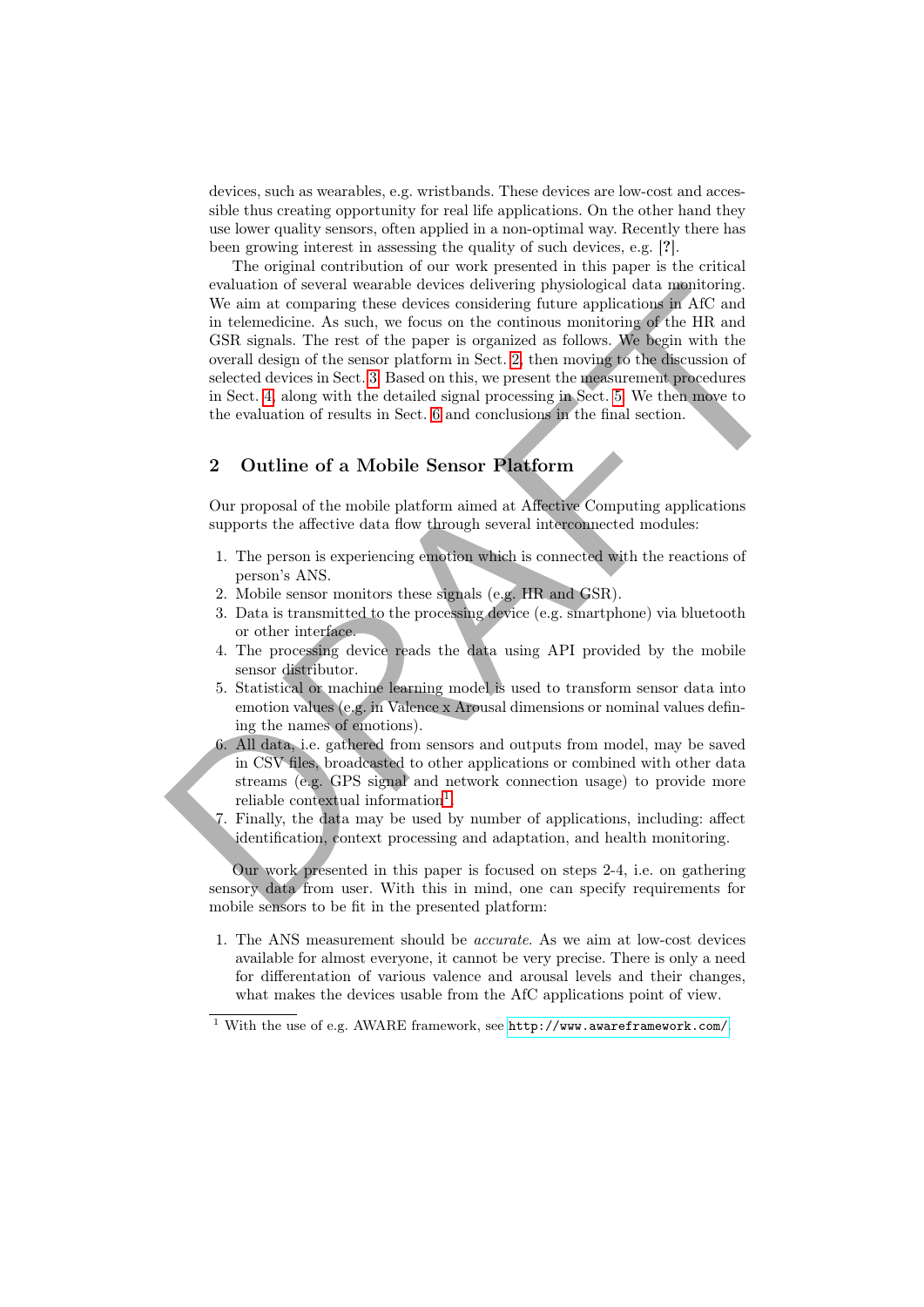- 2. Collecting affective information should be done on a continuous basis, which is related to: (a) platform mobility, as it will assist user everywhere, (b) reliable sensor contact, as it will assist user during various activites, (c) being comfortable for user, as it should not distract her in regular life, (d) sufficient battery capacity that lasts at least one working day without recharging.
- 3. Data should be processed live to provide an affective feedback loop, so there is a need for: (a) connection with mobile device, e.g. through Bluetooth, (b) raw signal access, as each filtering done by the sensor or API results in data loss, what makes further processing difficult, (c) clearly defined unit of measurement, to provide a possibility of comparison with other devices and to allow the use of general model that gathers signals in some specified units, (d) open API that will allow the access to current sensor readings.

Low-cost mobile sensors that we consider are described in the next section.

#### <span id="page-2-0"></span>3 Overview of Selected Devices

Wristbands Empatica E4 [?] is a research- and clinical-oriented sensory wristband based on the technologies previously developed in the Affective Computing division of MIT Media Lab. The band has a photoplethysmography sensor for blood volume pulse measurements, as well as galvanic skin response sensor, infrared thermopile, 3-axis accelerometer and event mark button.

Microsoft Band 2 is a health and fitness tracking-oriented wristband. Equipped with optical heart rate and galvanic skin response sensors, as well as skin temperature, ambient light and UV sensors, 3-axis accelerometer, GPS and barometer.

Signals from both Empatica E4 and MS Band 2 were obtained and recorded via a custom dedicated application for Android devices created by authors [?].

 $BITalino$  The BITalino (r)evolution kit<sup>2</sup> is a complete platform designed to deal with the body signals. It is ready to use out-of-the-box and allows the user to acquire biometric data using included software, which also enables the full control of the device. The device sends raw signals produced by the analog-todigital converter. These can be converted to the correct physical units using the right transfer function for the sensor that produced the data. Communication is available via Bluetooth or any UART-compatible device (e.g. ZigBee, WiFly or FTDI). There is also set of APIs for many platforms including Arduino, Android, Python, Java, iOS and many more, which let the user create custom software. 3. Data should be processed lave to provide an antective bedonate look is a need for: (a) connection with mobile device, e.g. through Bluetooth,<br>
(b) mas signal access, as seed filtering done by the sensor or API results

 $e$ -Health The e-Health Sensor Platform V2.0<sup>3</sup> is an open-source platform that allows users to develop biometric and medical applications where body monitoring is used. It is possible to perform real time monitoring or to get sensitive data, which will be subsequently analysed for medical diagnosis. Our e-Health kit consists of the following components useful for AfC experiments:

<span id="page-2-1"></span><sup>2</sup> For details see <http://bitalino.com/>

<span id="page-2-2"></span><sup>3</sup> For details see [https://www.cooking-hacks.com/documentation/tutorials/](https://www.cooking-hacks.com/documentation/tutorials/ehealth-biometric-sensor-platform-arduino-raspberry-pi-medical) [ehealth-biometric-sensor-platform-arduino-raspberry-pi-medical](https://www.cooking-hacks.com/documentation/tutorials/ehealth-biometric-sensor-platform-arduino-raspberry-pi-medical)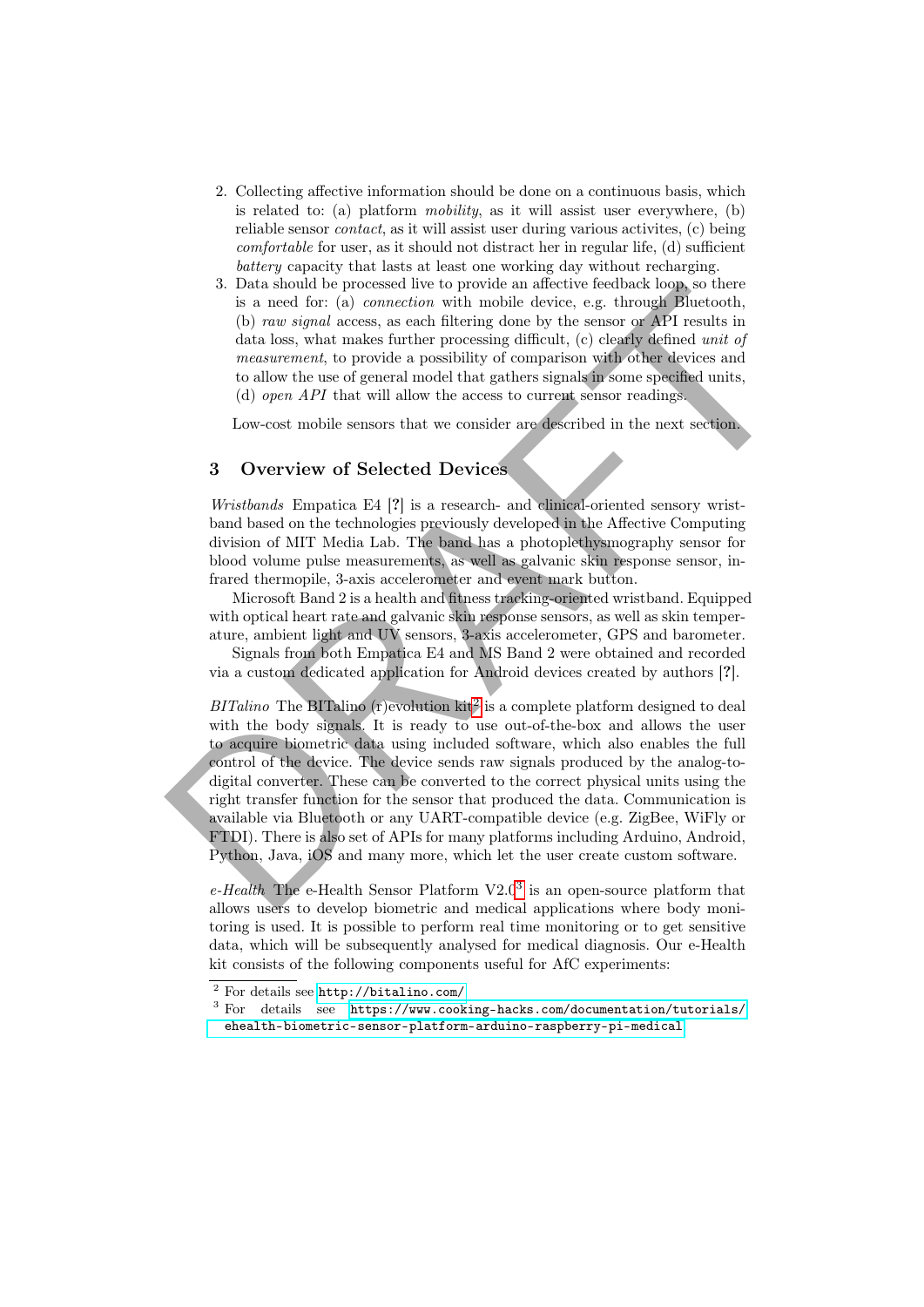- e-Health PCB, which can be connected to Arduino or Raspberry Pi; all sensors are connected to this PCB,
- heart rate/blood saturation sensor easy to use on-finger sensor,
- electrocardiogram (ECG) monitors the electrical and muscular functions of the heart. It consists of 3 electrodes and 3 leads (positive, negative, neutral),
- body temperature sensor,
- galvanic skin response (GSR/EDA) the sensor consists of two metallic electrodes and is a type of ohmmeter with human body being a resistor,
- electromyograph (EMG) measures the electrical activity of skeletal muscles by detecting the electrical potential generated by muscle cells when these cells are activated. It consists of 3 electrodes (MID, END and GND).

The e-Health library methods are needed to get measured data. In most cases the value is passed using Arduino analog input pins connected to the responding output pins of the e-Health PCB. These methods read the voltage and use it to calculate the value returned by the method. Serial communication is the best way to transfer data, but wireless channels like WiFi, Bluetooth are also available.

#### <span id="page-3-0"></span>4 Evaluation and Measurement Procedures

To achieve the goal of devices comparison with consideration of future AfC applications, experimental procedure consisting of 3 parts was designed. It was aimed at data acquisition in various settings similar to target Affective Computing setting, including various affective states that cover wide range of valence and arousal values. Affect-related physiological signals, Heart Rate (HR) and Galvanic Skin Response (GSR), were collected using four low-cost wearable devices described in Section 3 and Polar H6 strap as a reference. It is a professional fitness device used for HR tracking. – body temperature senor,<br>
— galvanic skin response (GSR/EDA) – the sensor consists of two metallic<br>
decretoes and is a type of channeler with human body being a resistor,<br>
— electromygon) ((SMC) – measures the electrical

The first part was designed using the PsychoPy 2<sup>4</sup> environment, a standard software framework in Python to support psychological experiments. Subjects were asked to watch affective pictures. Each of them was presented for 3 seconds, then it disappears and subject had 5 seconds for valence evaluation on 7-levels scale [1, 7]. The set of 60 pictures was grouped into training session (6 images) and three experimental sessions (each of them with 18 images). To provide valid emotional descriptions of images, in terms of valence and arousal scores, a subset of Nencki Affective Picture System was used [?].

In the second part, the "London Bridge" platform game was run. The task was to collect points as you go through the 2D world. The gameplay incorporates current score and remaining time indicators, and random events of current score reduction or remaining time shortening. Full game design is discussed in [?].

Finally, the accuracy of acquired data during the physical activity was examined. After finishing the game, participants were asked to do 20 squats and rest for a minute. This should induce significant changes in both HR and GSR.

<span id="page-3-1"></span><sup>4</sup> See: <http://psychopy.org>.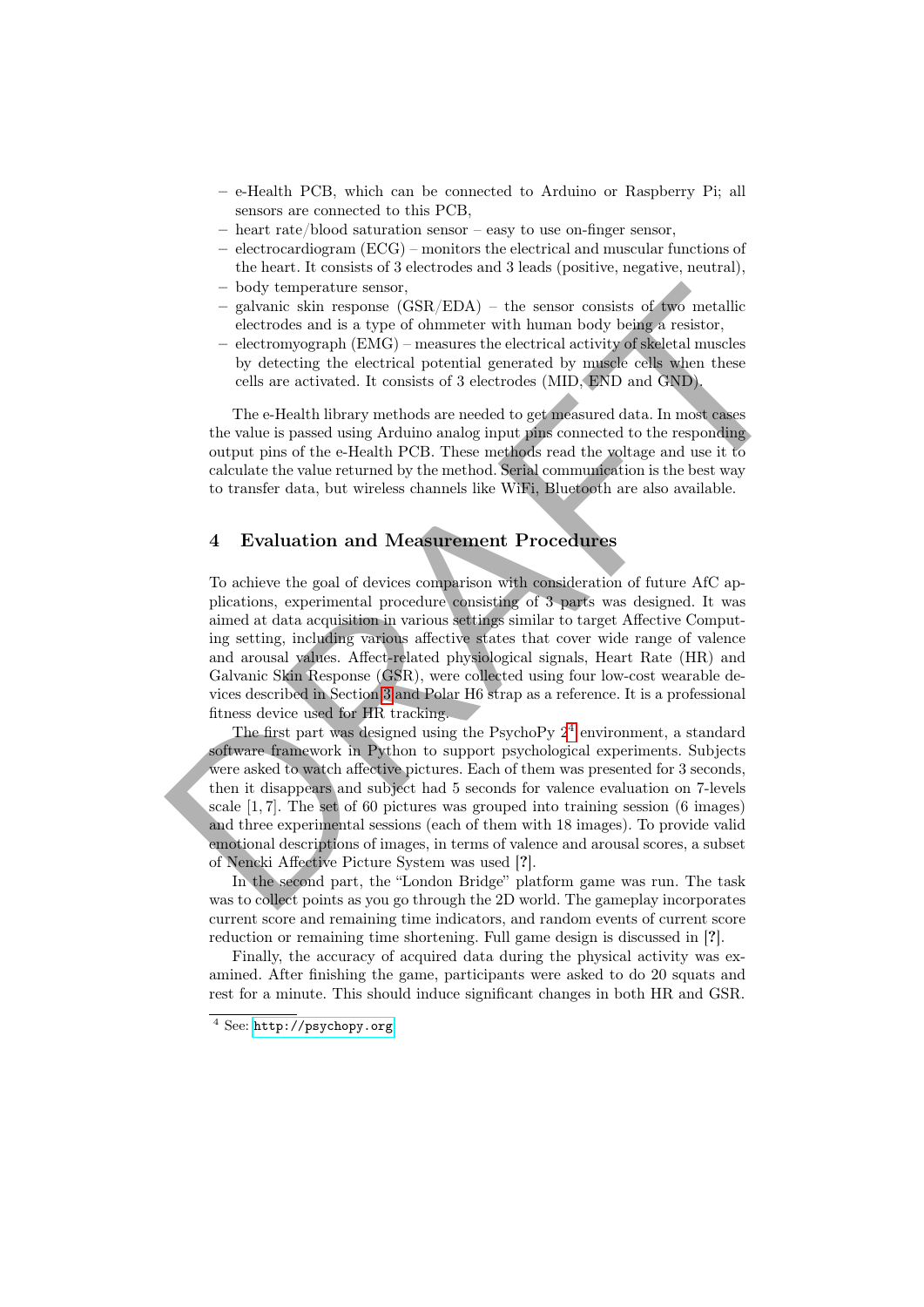#### <span id="page-4-0"></span>5 Analysis Workflow

Performed experiment was focused on two basic parameters: HR and GSR. To evaluate HR signals we used Polar H6 chest strap as a reference. For GSR no reference data was available therefore different processing strategy was applied.

HR processing MS Band 2, eHealth and reference Polar H6 provide direct HR measurements. Polar H6 and MS Band 2 record HR with 1 Hz sampling rate, eHealth uses 32 Hz sampling rate. Because upsampling would not introduce any new information, we decided to downsample all signals to 1 Hz. E4 and BITalino do not provide direct HR information. The devices record blood volume pressure (BVP), and electrocardiography (ECG) signals that we used to calculate HR.

Proposed algorithm for HR detection is based on primary tone extraction methods. It combines autocorrelation and frequency domain analysis. Input signal is filtered using FIR bandpass filter preserving frequency range from 1.1 to 5 Hz. Filtered data is windowed using 8 s triangular, asymmetric window with 0.875 overlap producing an output of one sample per second. For each window position we calculate an autocorrelation and power spectrum. The first HR candidate is calculated from the delay between first and second maximum of autocorrelation result. Furthermore three candidates are calculated from position of first peak in power spectrum and distances between first, second and third peak. Both operations give total of 4 HR candidates. If previous HR sample is available, candidates that differ more than a defined threshold (7 BPM) are discarded. The remaining values are averaged to obtain HR sample. If all candidates are rejected, extrapolated values from last 3 s and 10 s are added to candidate set. The most extreme values (without comparison to previous sample) are discarded and the remaining set is averaged to produce HR. The final result is filtered using lowpass IIR filter. In order to compare HR signals from different devices we calculated the root mean squared error (RMSE) between the signals and a reference as well as a Pearson correlation coefficient between data gathered from all devices for one participant.  $HR\ processing$ MS Band 2, e<br>Health and reference Polar H6 provide direct HR measurements. Polar H6 and MS Band 2 record HR with 1 Hz sampling rate, electal<br>th uses 32 Hz sampling rate, electals uses 32 Hz sampling rate, the<br>cause u

GSR processing GSR contains two components, the skin conductance level (SCL) (tonic level) and skin conductance response (SCR) known as phasic response. SCL is slowly changing signal dependent on individual factors such as hydration level or skin dryness. It is considered not to be informative on its own [?]. SCR is a set of alterations on top of SCL usually correlated with emotional responses to presented stimuli [?,?]. Galvanic skin response can be described in terms of skin resistance or conductance and can be expressed using different units. The first analysis step was to convert all the data to conductance in  $\mu S$ . The optimal GSR sampling rate is not clearly defined. Schmidt [?] recommends 15-20 Hz sampling rate and low pass filtering to 5 Hz, Ohme [?] proposes downsampling to 32 Hz without specifying the initial sampling rate, Nourbakhsh in his research used sampling rate of 10 Hz [?]. Sampling rates of MS Band 2 (5 Hz), Empatica E4 (4 Hz) and BITalino (1000 Hz) are fixed by the manufacturers so it was im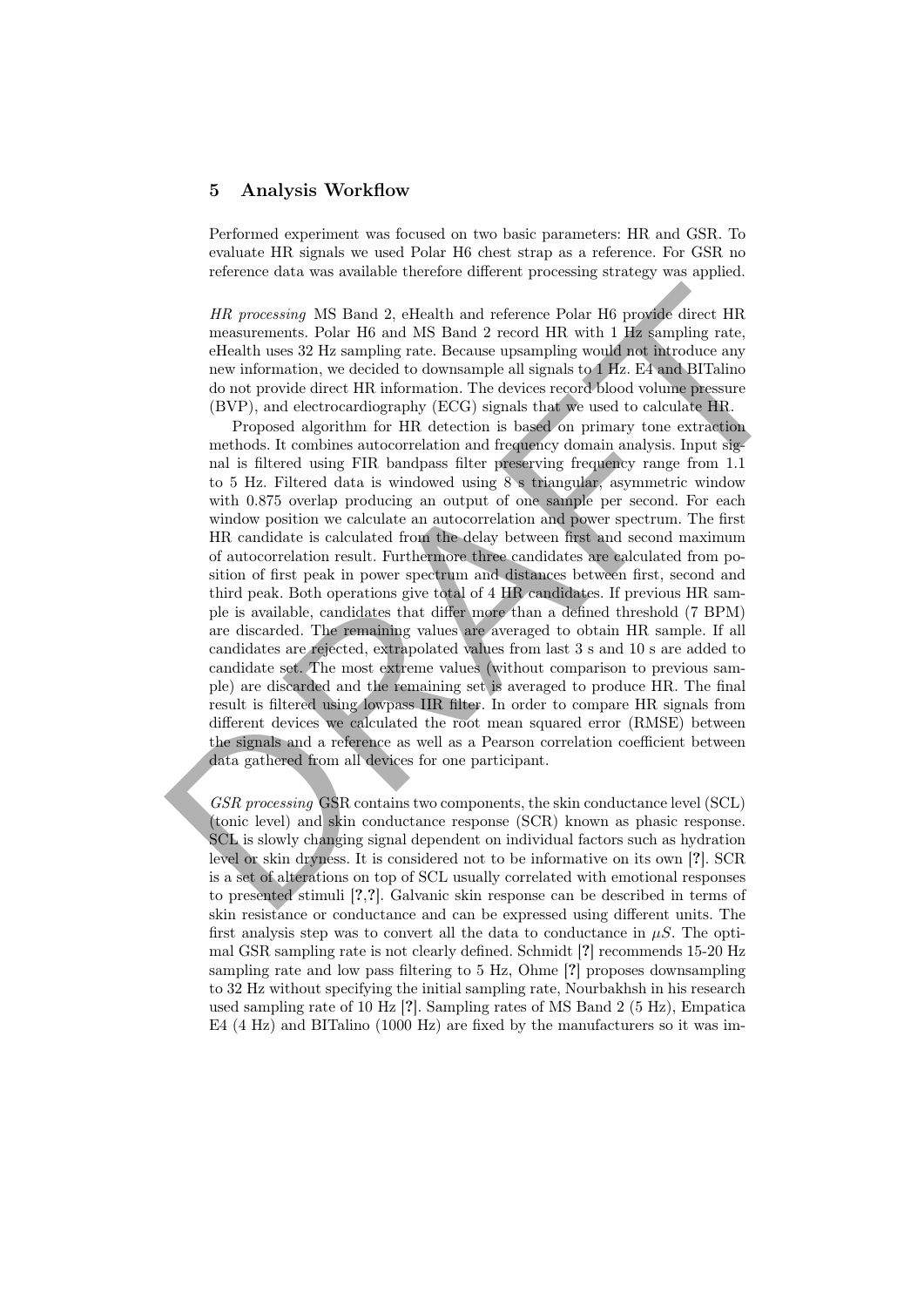possible adjust the values. E-Health acquired data using 32 samples per second. Finally, for data comparison we resampled all signals to 10 Hz.

To extract SCR, we estimated the tonic level and subtracted it from original signal. The SCL was obtained by extracting and interpolating local skin conductance minima. Finally, the SCL was smoothed using IIR lowpass filter [?]. To compare devices we calculated the Pearson correlation coefficient between recorded signals. Because each measurement was taken in the same time, on the same person the results should be highly correlated. This however does not provide an answer to the question which signal is better.

In order to assess which device produces better results we used following procedure. The SCR signal was deconvolved with single phasic response model [?,?] defined by equation  $b[t] = e^{\frac{-t}{\tau_0}} - e^{\frac{-t}{\tau_1}}$ . According to [?] recommended values for  $\tau_0$  and  $\tau_1$  are 2 and 0.75 respectively. The resulting signal is called driver function. It is smoothed using lowpass IIR filter. If SCR signal contains fragments similar to model response, corresponding high amplitude positive peaks appear in smoothed driver function, therefore if SCR signal contains data similar to model response, the driver function should be mostly positive. To examine it we calculate ratio of energy of positive values to whole signal  $(PTR)$ : 16 compare devices we calculated the Prassen correlation to<br>centere the magnetic method signals. Because each measurement was taken in the same time, on<br>the same person the results should be highly correlated. This howeve

$$
PTR = 10\log_{10}\left(\frac{RMS(max(0,DF))}{RMS(DF)}\right),\tag{1}
$$

where  $DF$  is a driver function.

The SCR signal is reconstructed by convolving smoothed driver with model response. For noisy SCR signal smoothing the driver should alter the reconstructed signal significantly. To examine it we calculate signal-to-noise ratio:

$$
SNR = 10\log_{10}\left(\frac{SCR_r}{SCR_o -SCR_r}\right),\tag{2}
$$

where  $SCR_r$  is the reconstructed signal and  $SCR_o$  is the original SCR data.

# <span id="page-5-0"></span>6 Results of Experiments

The experiment was conducted on 7 participants. We selected the fragments were data from all the devices was available, obtaining more than 2 hours of overlapping signals. Initial evaluation revealed that data gathered during a physical activity vary significantly more from the reference than the data from the initial part of the experiment. As our main interest is the quality of signals gathered while the participant is stationary, we decided to analyse both parts separately. The presented results refer to stationary part unless stated otherwise.

Correlation of HR signals is presented in Tab. [1.](#page-6-0) Each cell contains maximum, average and minimum value from the whole dataset. Average correlation between measured data and reference (Polar H6) is the best for MS Band 2. High spread for BITalino and Empatica E4 indicate that they are capable of producing better results, but they are very sensitive to device placement and measurement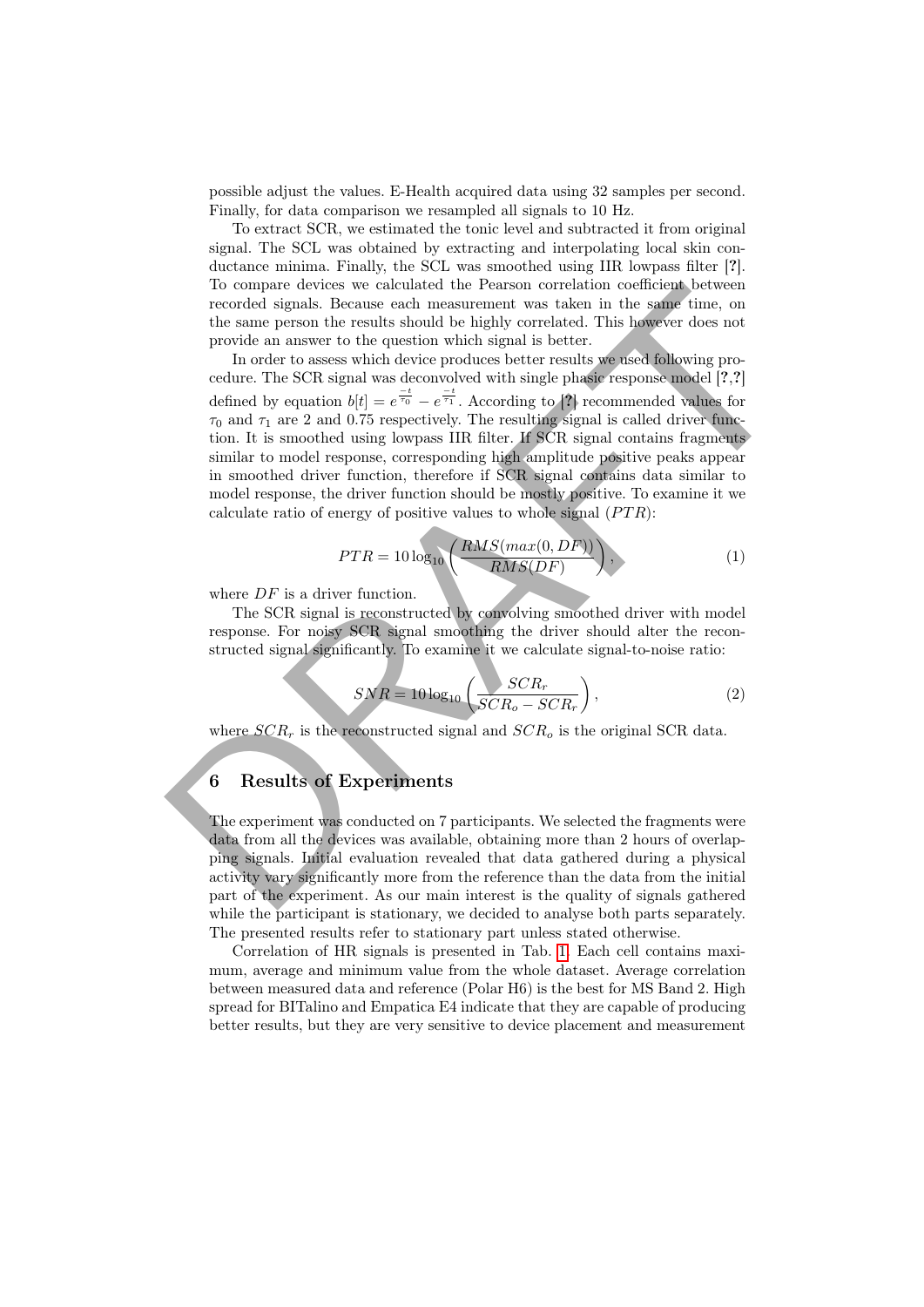conditions. Moreover, the correlation factor for BITalino was decreasing with each experiment. Most likely it is caused by reusing the ECG electrodes, which should be replaced more frequently. The differences in correlation are mirrored in RMSE parameter (Tab. [2,](#page-6-1) lower values are better). Additionally, we observed that MS Band 2 and eHealth record HR with clearly visible quantization (Fig. [1\)](#page-6-2).

<span id="page-6-0"></span>Table 1. Heart rate signals correlation (max/average/min)

|                                                                                       | BITalino | $e$ Health | Empatica E4 MS Band 2 Polar H6                                                                                                                                                                                 |  |
|---------------------------------------------------------------------------------------|----------|------------|----------------------------------------------------------------------------------------------------------------------------------------------------------------------------------------------------------------|--|
| <b>BITalino</b>                                                                       |          |            | $\mid$ 1.00/1.00/1.00 $\mid$ 0.76/0.13/-0.34 $\mid$ 0.92/0.48/-0.17 $\mid$ 0.88/0.17/-0.35 $\mid$ 0.97/0.18/-0.40 $\mid$                                                                                       |  |
| eHealth                                                                               |          |            | $\left  \text{o.76}/0.13 /$ -0.34 $\left  \text{1.00} / 1.00 /$ 1.00 $\right $ 0.78 $/0.28 /$ -0.21 $\left  \text{o.68} / 0.42 /$ 0.19 $\left  \text{o.84} / 0.55 /$ 0.14                                      |  |
| Empatica E4 0.92/0.48/-0.17 0.78/0.28/-0.21 1.00/1.00 0.66/0.32/-0.25 0.93/0.41/-0.26 |          |            |                                                                                                                                                                                                                |  |
| MS Band 2                                                                             |          |            | $\frac{1}{10.88}/0.17/$ -0.35 0.68/0.42/0.19 0.86/0.32/-0.25 1.00/1.00/1.00 0.88/0.66/0.37                                                                                                                     |  |
| Polar H6                                                                              |          |            | $\left  \text{0.97} / 0.18 \right/$ -0.40 $\left  \text{0.84} / 0.55 \right/$ 0.14 $\left  \text{0.93} / 0.41 \right/$ -0.26 $\left  \text{0.88} / 0.66 \right/$ 0.37 $\left  \text{1.00} / 1.00 \right/$ 1.00 |  |

<span id="page-6-1"></span>Table 2. RMSE [dB] for heart rate signals ( $_{\text{max}}/\text{average}/_{\text{min}}$ )



<span id="page-6-2"></span>Fig. 1. Fragment of HR signals gathered using different devices

While working on the HR extraction algorithm we noticed that using shorter analysis window and skipping final smoothing reveals HR variability (HRV). This is a great advantage of BITalino and Empatica E4 over the remaining devices. According to [?], during inhale the HR is growing and while exhale it is decreasing. This information may be used to extract breathing frequency and respiratory sinus arrhythmia (RSA). In future experiments both parameters may be used to examine the emotional state of the subjects.

GSR signals correlation indicate high similarity of BITalino and eHealth (Tab. [3\)](#page-7-0). The devices provide data with distinguishable phasic response and similar peak locations (Fig. [2\)](#page-7-1). Signals from eHealth contain more noise than from BITalino, but they can be easily filtered due to high frequency and low amplitude of distortions. The amplitude of skin conductance response from Empatica E4 is lower than from eHealth and BITalino, but individual peaks are recognizable. Signals from Empatica have highest SNR and PTR (similarity to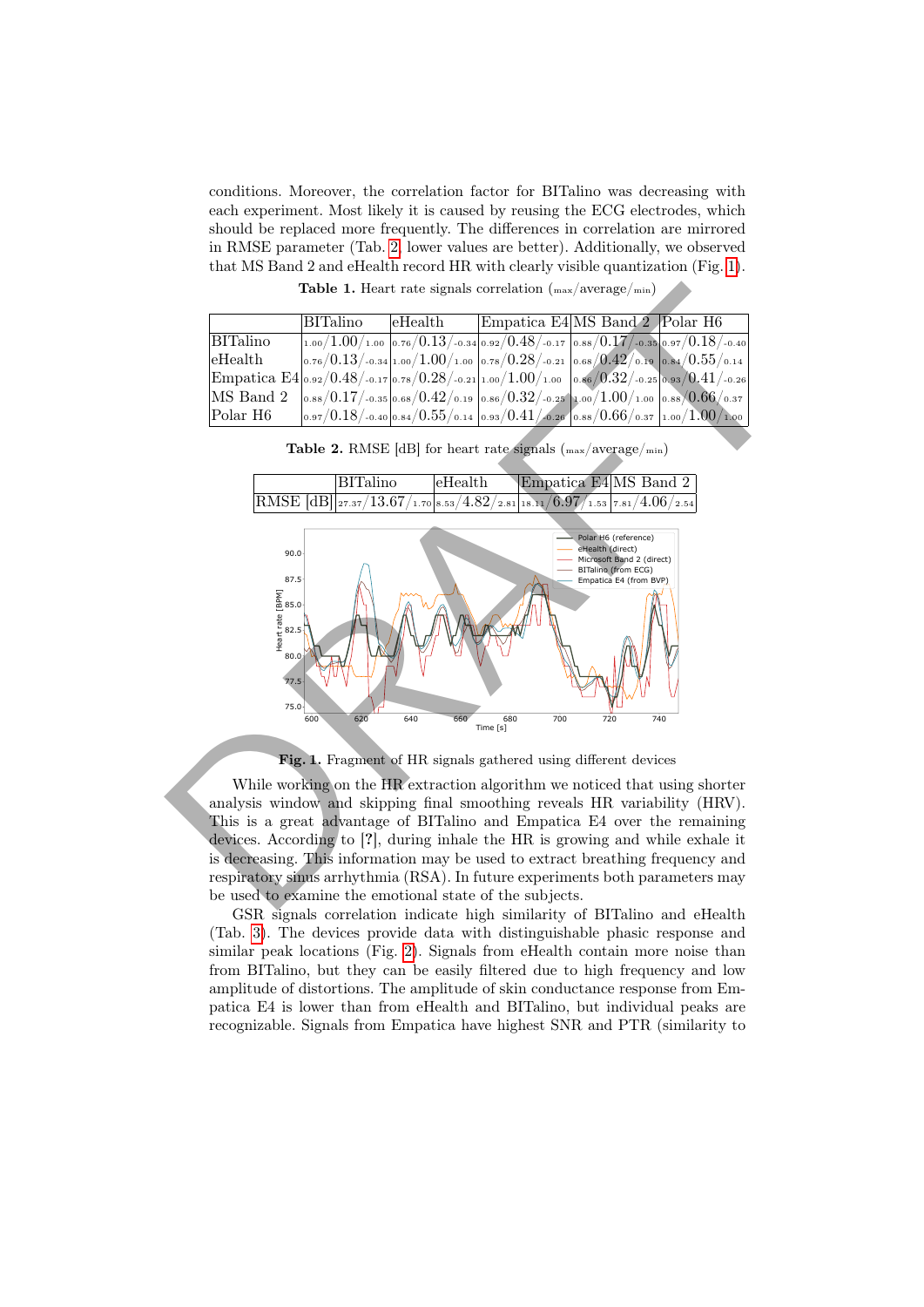theoretical response) levels (Tab. [4\)](#page-7-2). Unfortunately not all the peaks observed in results from BITalino and eHealth are present what is reflected in lower correlation factor. It may be caused by different sensor location (Empatica measures conductance GSR on wrist, eHealth and BITalino on fingers). GSR from MS Band 2 is uncorrelated with other devices and we were unable to extract any useful data. No phasic response can be observed therefore there is no point in analysing the remaining parameters.



<span id="page-7-1"></span>**Fig. 2.** Comparison of GSR response signals gathered using different devices **Table 3.** Skin conductance response correlation  $\binom{max/average/min}{max}$ 

<span id="page-7-0"></span>

|             | BITalino | $e$ Health | Empatica E4 MS Band 2                                                                                                 |  |
|-------------|----------|------------|-----------------------------------------------------------------------------------------------------------------------|--|
| BITalino    |          |            | $\left 1.00/1.00/1.00\right 0.84/0.70/0.41\left 0.55/0.30/0.05\right 0.19/0.06/0.03\right $                           |  |
| $ $ eHealth |          |            | $\left  0.84/0.70/0.41 \right  1.00/1.00/1.00 \right  0.64/0.32/0.02 \left  0.06/0.04/0.02 \right $                   |  |
|             |          |            | $ \text{Empatica E4} _{\text{o.55}}/0.30/$ 0.05 $ $ 0.64/ $0.32/$ 0.02 $ $ 1.00/1.00/1.00 $ $ 0.09/ $0.01/$ -0.09 $ $ |  |
|             |          |            | MS Band 2 $ _{0.19}/0.06/$ -0.03 0.06/0.04/0.02 0.09/0.01/-0.09 1.00/1.00/1.00                                        |  |

Table 4. Signal parameters for extracted skin conductance response  $\binom{max/average/min}{m}$ 

<span id="page-7-2"></span>

| BITalino                                                                           | $e$ Health | Empatica E4   MS Band 2 |  |
|------------------------------------------------------------------------------------|------------|-------------------------|--|
| PTR $[dB]$ -0.19/-0.76/-2.80 -0.42/-0.73/-1.63 -0.14/-0.55/-1.68 0.00/-0.63/-1.58  |            |                         |  |
| $\rm SNR$ [dB] 23.13/18.07/13.32 16.51/12.59/4.84 26.80/19.99/3.52 20.48/9.23/0.22 |            |                         |  |

The physical activity test was taken only by 4 out of 7 experiment participants. The results are compared to the stationary part of the experiment. Obtained parameters are expressed as a difference between the active and stationary part. In some cases the recorded HR was correlated with subject movement instead of the real HR. For BITalino and Emapatica, where HR was calculated by our own script it can probably be fixed by combining the ECG/BVP data with signals from acceleration sensor, but it was not tested yet. This problem affects results from MS Band 2 the most and eHealth the least (Tab. [5\)](#page-8-0). Other issue occurs in GSR measurements, where during movement the contact between body and sensor was not constant what leads to sudden conductance changes. Both problems result in lower signal correlation for GSR and HR (Tab. [5,](#page-8-0) [6\)](#page-8-1). The only case were the correlation has significantly grown is the GSR signal from MS Band 2 and Empatica E4, however it should be noted that the change was from correlation factor  $-0$ , 02 to 0, 20, therefore the data is still weekly correlated.